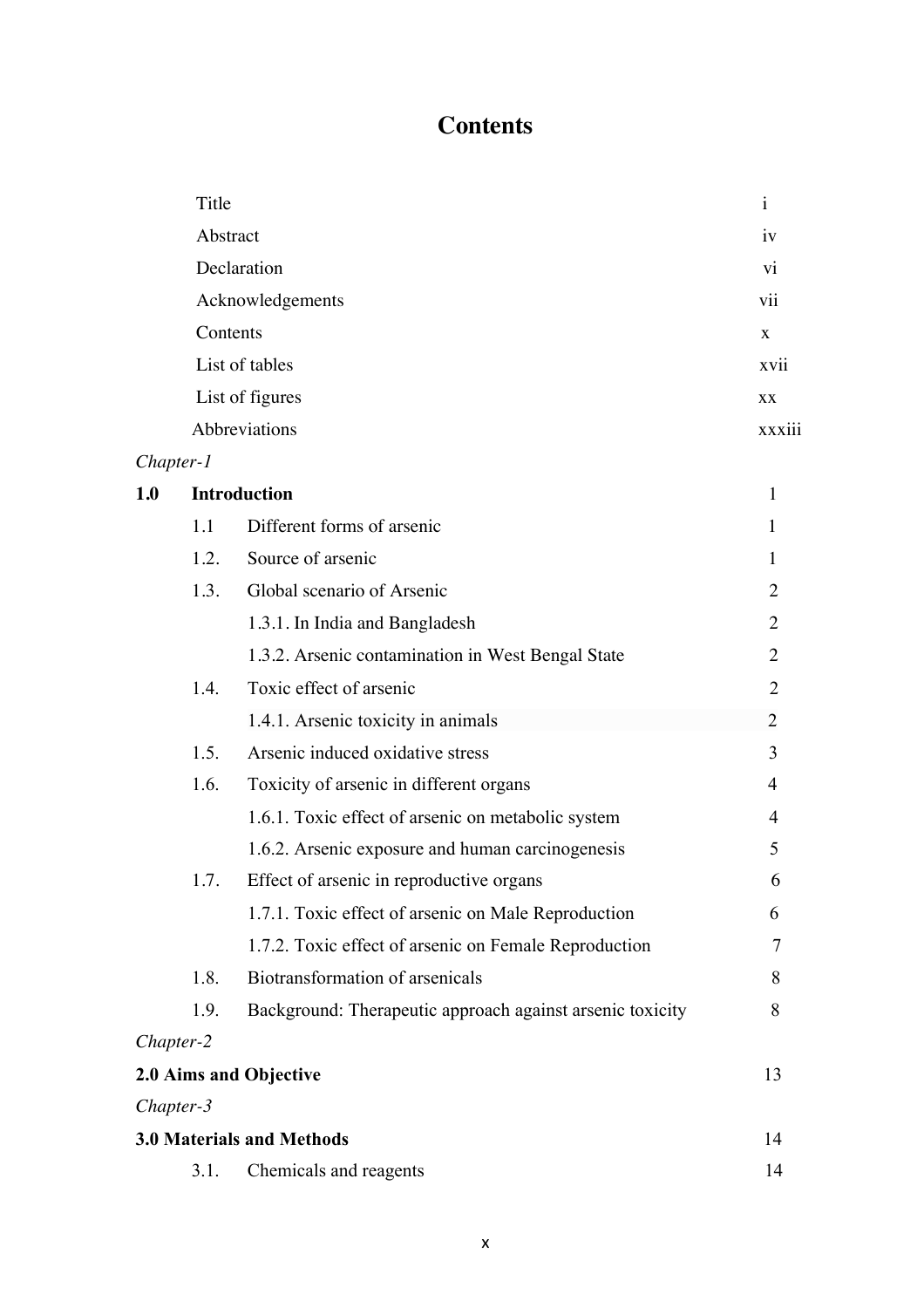| 3.2.  | Isolation and purification of Pectic Polysaccharide                | 14 |
|-------|--------------------------------------------------------------------|----|
| 3.3.  | Preparation of arsenic with Pectic Polysaccharide                  | 15 |
| 3.4.  | Spectrum analysis of CCPS and arsenic-CCPS association             | 15 |
|       | 3.4.1. UV spectroscopic analysis                                   | 15 |
|       | 3.4.2. FTIR spectroscopic analysis                                 | 15 |
|       | 3.4.3. X-ray diffraction analysis                                  | 15 |
|       | $3.4.4$ . <sup>1</sup> H NMR study                                 | 16 |
|       | 3.4.5. Electron microscopy study                                   | 16 |
| 3.5.  | Methods of curcumin encapsulated chitosan nanoparticles<br>(ECNPs) | 16 |
|       | 3.5.1. Preparation of Chitosan nanoparticles                       | 16 |
|       | 3.5.2. Preparation of encapsulated curcumin chitosan nanoparticles | 16 |
|       | 3.5.3. Nanoparticles characterization                              | 17 |
|       | 3.5.4. Particle size measurement by TEM                            | 17 |
| 3.6.  | Animal selection and treatment                                     | 17 |
| 3.7.  | Vaginal smear investigation                                        | 18 |
| 3.8.  | Assay of serum total protein                                       | 18 |
| 3.9.  | Assessment of General Toxicity: Liver Function test                | 19 |
|       | 3.9.1. Estimation of serum creatinine                              | 19 |
|       | 3.9.2. Estimation of serum SGPT                                    | 19 |
|       | 3.9.3. Estimation of serum SGOT                                    | 19 |
| 3.10. | Assessment of General Toxicity: Lipid Function test                | 19 |
|       | 3.10.1. Estimation of Total Cholesterol (Oxidase method)           | 20 |
|       | 3.10.2. Estimation of Triglycerides                                | 20 |
|       | 3.10.3. Estimation of HDL-cholesterol                              | 20 |
|       | 3.10.4. Estimation of LDL-cholesterol                              | 20 |
| 3.11. | MDA and CD assay                                                   | 20 |
| 3.12. | <b>Estimation of NPSH</b>                                          | 21 |
| 3.13. | Spectrophotometric assay of SOD, Catalase, Px and Gpx              | 21 |
| 3.14. | Assessment of SOD, Catalase, Px and GPx by gel electrophoresis     | 22 |
| 3.15. | Spectrophotometry assay of serum LDH                               | 23 |
| 3.16. | Determination of serum LDH                                         | 23 |
| 3.17. | Study of DNA Fragmentation                                         | 23 |
| 3.18. | Comet assay                                                        | 24 |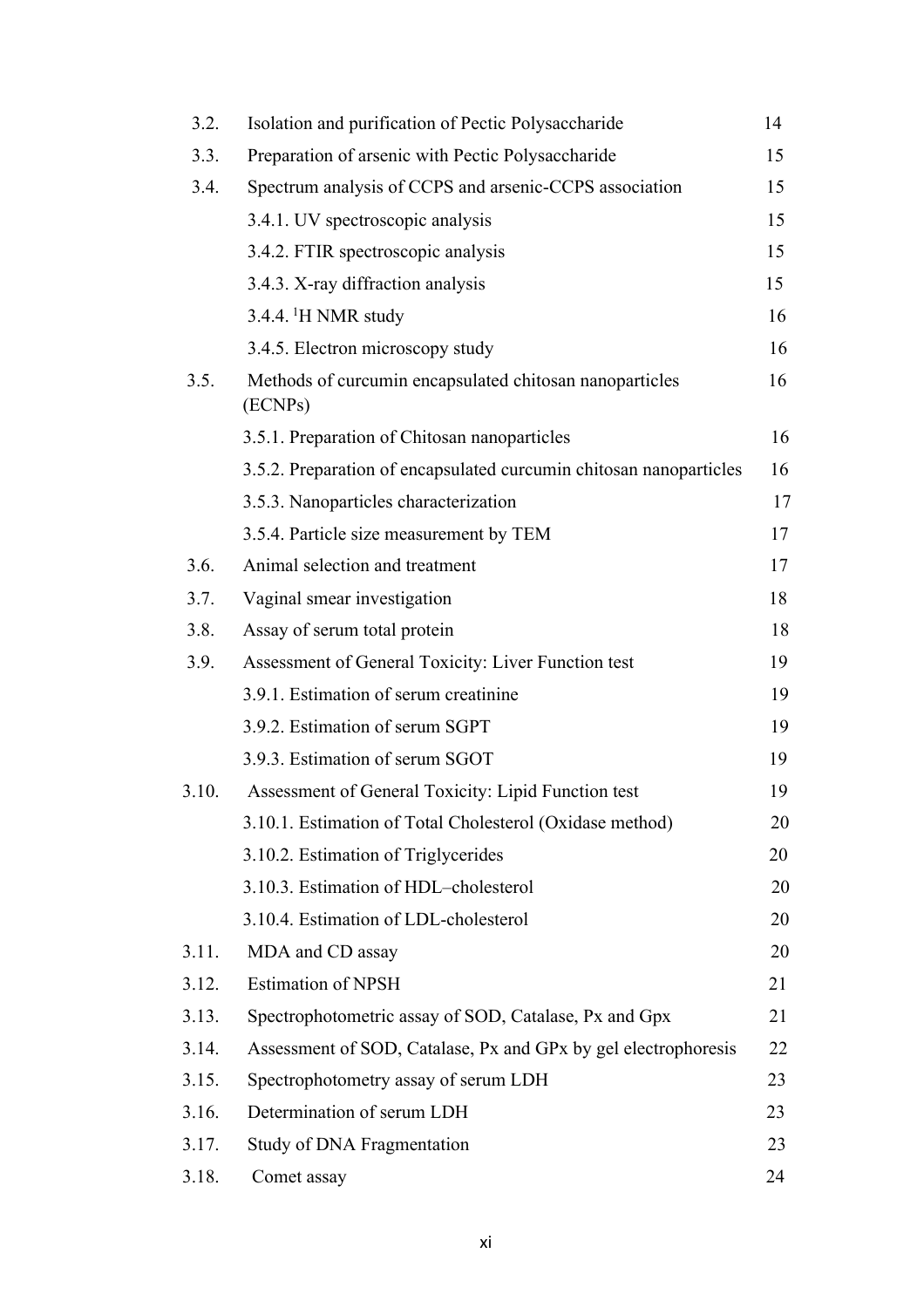| 3.19.                    | Ovarian $Δ^5$ , 3β-HSD and 17β-HSD activities                                    | 24 |
|--------------------------|----------------------------------------------------------------------------------|----|
| 3.20.                    | Determination of serum Vitamin B <sub>12</sub> , Folic Acid and Vitamin-C:       | 25 |
|                          | <b>HPLC</b>                                                                      |    |
| 3.21.                    | Assessments of Vit- $B_{12}$ , $B_9$ and Hcy: ELISA                              | 25 |
| 3.22.                    | Assessments of Serum Hormone analysis                                            | 26 |
| 3.23.                    | Assessments of Esr-1, NF-KB, TNF-a, IL-6 and MT-1                                | 26 |
| 3.24.                    | Uterine-Ovarian histopathology                                                   | 27 |
| 3.25.                    | Calculation and Statistical analysis                                             | 27 |
| Chapter-4                |                                                                                  |    |
| 4.0. Study Design        |                                                                                  | 29 |
| Chapter-5                |                                                                                  |    |
| 5.0. EXPERIMENT-1        |                                                                                  | 31 |
|                          | Extraction of the pectic polysaccharide (CCPS) from Momordica charantia (Bitter  |    |
|                          | gourd) and its characterization.                                                 |    |
| 5.1.                     | Objective of the investigation                                                   | 31 |
| 5.2.                     | Results                                                                          | 31 |
|                          | 5.2.1. UV-Visible spectroscopic study                                            | 31 |
|                          | 5.2.2. FT-IR Spectroscopic study                                                 | 31 |
|                          | 5.2.3. XRD spectroscopy                                                          | 32 |
|                          | 5.2.4. <sup>1</sup> H NMR spectroscopy                                           | 33 |
|                          | 5.2.5. SEM & TEM study                                                           | 33 |
| 5.3.                     | Discussion                                                                       | 36 |
| Chapter-6                |                                                                                  |    |
| <b>6.0 EXPERIMENT-2A</b> |                                                                                  | 39 |
|                          | Efficacy testing of CCPS and curcumin on arsenic-exposed liver slices maintained |    |
| in vitro condition.      |                                                                                  |    |
| 6.2A.1.                  | Objective of the investigation                                                   | 39 |
| 6.2A.2.                  | Experimental design                                                              | 39 |
| 6.2A.3.                  | Results                                                                          | 39 |
|                          | 6.2A.3.1. Assay of antioxidant enzymes by spectrophotometry                      | 39 |
|                          | 6.2A.3.2. Zymogram of antioxidant enzymes                                        | 40 |
| <b>6.0 EXPERIMENT-2B</b> |                                                                                  | 40 |
|                          |                                                                                  |    |

## **Examine the direct combined effects of CCPS, curcumin and CCPS-curcumin on**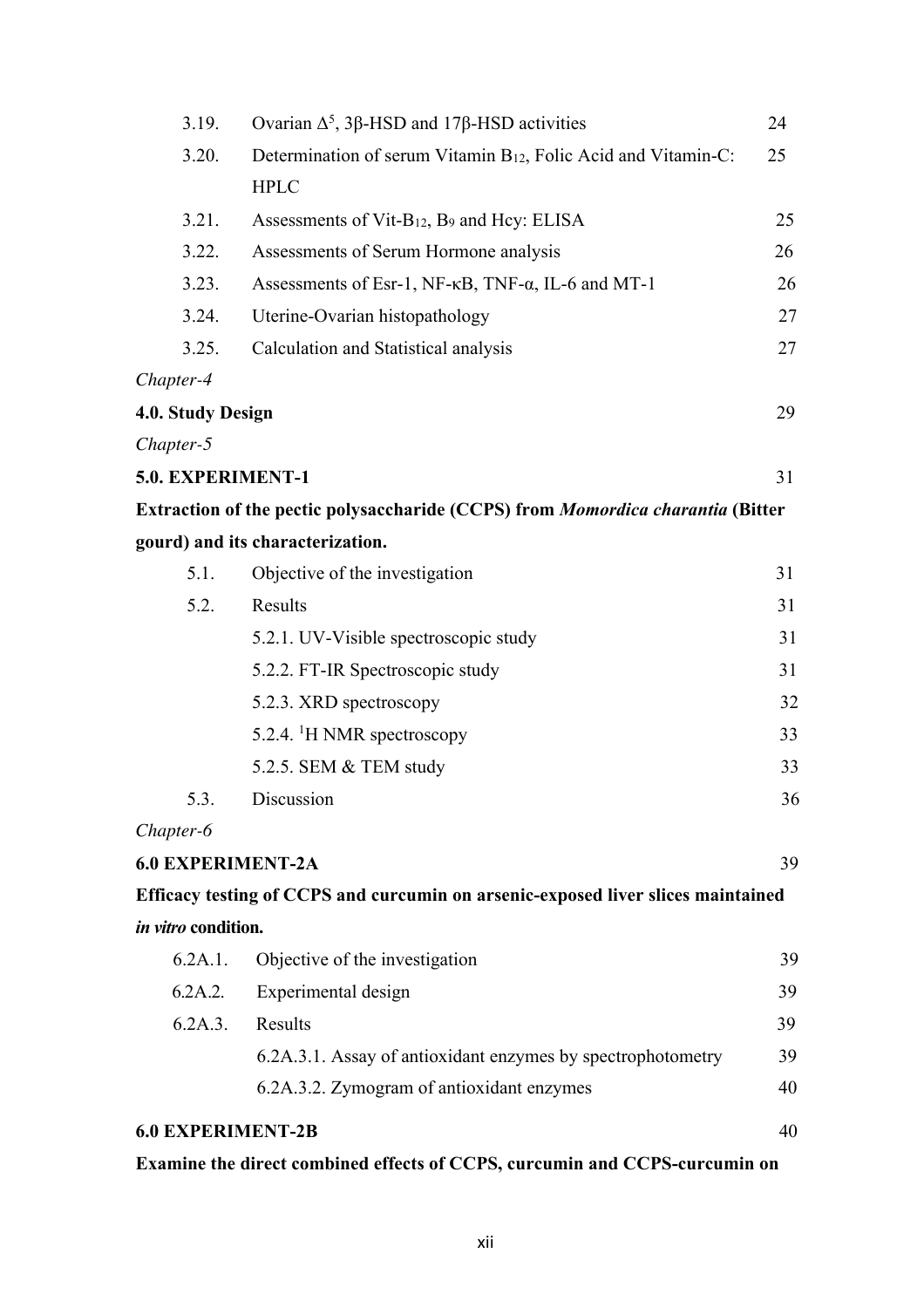|                   | liver tissue antioxidant status against selective dose of sodium arsenite in vitro. |    |
|-------------------|-------------------------------------------------------------------------------------|----|
| 6.2B.1.           | Objective of the investigation                                                      | 40 |
| 6.2B.2.           | Experimental design                                                                 | 40 |
| 6.2B.3.           | Results                                                                             | 41 |
|                   | 6.2B.3.1. Assay of lipid peroxidation levels in duration dependent                  | 41 |
|                   | 6.2B.3.2. Status of antioxidant enzymes by spectrophotometry                        | 42 |
|                   | 6.2B.3.3. Zymogram of antioxidant enzymes                                           | 42 |
|                   | 6.2B.3.4. LDH status                                                                | 43 |
|                   | 6.2B.3.5. DNA fragmentation assay                                                   | 43 |
|                   | 6.2B.3.6. Comet assay                                                               | 43 |
| 6.4.              | Discussion                                                                          | 50 |
| Chapter-7         |                                                                                     |    |
| 7.0. EXPERIMENT-3 |                                                                                     | 56 |
|                   | Protective effect of Curcumin with different doses against repro-toxicity ailments  |    |
|                   | induced by sodium arsenite in female rats in-vivo.                                  |    |
| 7.1.              | Objective of the investigation                                                      | 56 |
| 7.2.              | Experimental design                                                                 | 56 |
| 7.3.              | Results                                                                             | 57 |
|                   | 7.3.1. Body Growth and Organ Weights                                                | 57 |
|                   | 7.3.2. Effect of curcumin on estrous cycle pattern                                  | 58 |
|                   | 7.3.3. Uterine lipid peroxidation and CD levels                                     | 58 |
|                   | 7.3.4. Uterine enzymatic antioxidant expression                                     | 58 |
|                   | 7.3.5. Ovarian steroidogenesis, gonadotropins and estradiol                         | 59 |
| 7.4.              | Discussion                                                                          | 65 |
| Chapter-8         |                                                                                     |    |
| 8.0. EXPERIMENT-4 |                                                                                     | 70 |
|                   | Protective effect of CCPS with different doses against repro-toxicity ailments      |    |
|                   | induced by sodium arsenite in female rats in-vivo.                                  |    |
| 8.1.              | Objective of the investigation                                                      | 70 |
| 8.2.              | Experimental design                                                                 | 70 |
| 8.3.              | Results                                                                             | 71 |
|                   | 8.3.1 General growth of the animals and reproductive organ weights                  | 71 |
|                   | 8.3.2. Pattern of estrous cycle                                                     | 71 |
|                   | 8.3.3. Uterine lipid peroxidation and CD levels                                     | 72 |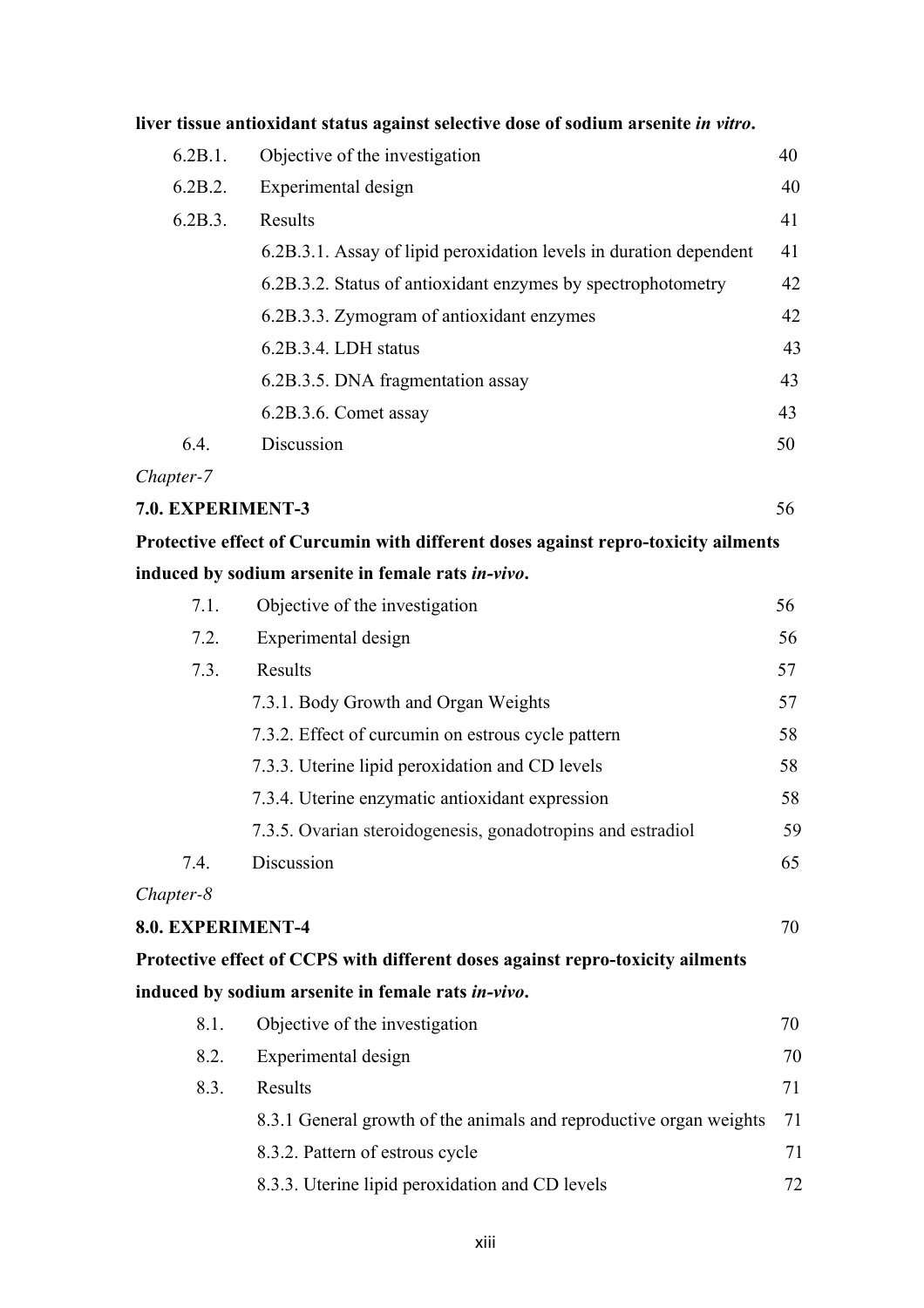|                   | 8.3.4. Uterine enzymatic antioxidant activities             |     |
|-------------------|-------------------------------------------------------------|-----|
|                   | 8.3.5. Ovarian steroidogenesis, gonadotropins and estradiol | 72. |
| 8.4.              | Discussion                                                  | 78  |
| Chapter-9         |                                                             |     |
| 9.0. EXPERIMENT-5 |                                                             |     |

**Remedial effect of curcumin and CCPS against sodium arsenite mediated female repro-toxicity by** *in-vivo***.** 

| 9.1. | Objective of the investigation |                                                                    | 82 |
|------|--------------------------------|--------------------------------------------------------------------|----|
|      | 9.2.                           | Experimental design                                                | 82 |
|      | 9.3.                           | Results                                                            | 83 |
|      |                                | 9.3.1. Body growth and organ weights                               | 83 |
|      |                                | 9.3.2. Estrous cycle study                                         | 84 |
|      |                                | 9.3.3. MDA and CD assay                                            | 84 |
|      |                                | 9.3.4. Uterine enzymatic antioxidant activity                      | 84 |
|      |                                | 9.3.5. Serum LDH study                                             | 85 |
|      |                                | 9.3.6. DNA and comet assay                                         | 85 |
|      |                                | 9.3.7. Serum vitamins and Hey level                                | 85 |
|      |                                | 9.3.8. Ovarian steroidogenesis, gonadotrophins and estradiol level | 85 |
|      |                                | 9.3.9. Inflammatory markers and MT-1 level                         | 86 |
|      |                                | 9.3.10. Ovarian and uterine histo-morphology                       | 86 |
|      | 9.4.                           | Discussion                                                         | 98 |

## *Chapter-10*

## **10.0. EXPERIMENT-6**

| Curative effect of CCPS against sodium arsenite mediated female repro-toxicity by |       |                                                        |     |  |
|-----------------------------------------------------------------------------------|-------|--------------------------------------------------------|-----|--|
| in-vivo.                                                                          |       |                                                        | 104 |  |
|                                                                                   | 10.1. | Objective of the investigation                         | 104 |  |
|                                                                                   | 10.2. | Experimental design                                    | 104 |  |
|                                                                                   | 10.3. | Results                                                | 105 |  |
|                                                                                   |       | 10.3.1 Effect of CCPS on Body Growth and Organ Weights | 105 |  |
|                                                                                   |       | 10.3.2. Effect of CCPS on estrous cycle pattern        | 105 |  |
|                                                                                   |       | 10.3.3. Liver and kidney function                      | 106 |  |
|                                                                                   |       | 10.3.4. Effect of post treatment of CCPS               | 106 |  |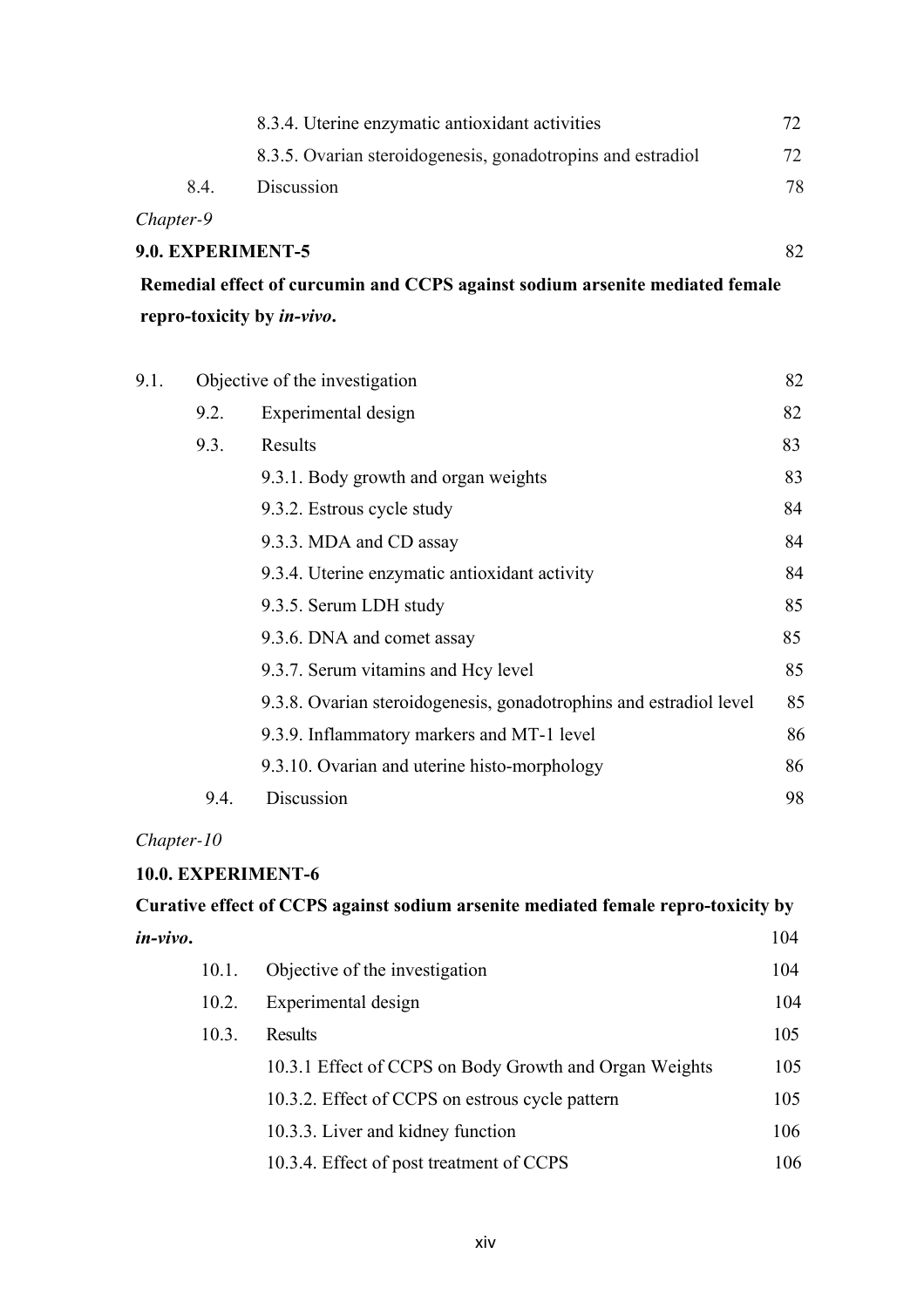|                    |       | on sex organ's lipid peroxidation                                            |     |
|--------------------|-------|------------------------------------------------------------------------------|-----|
|                    |       | 10.3.5. Effect of CCPS post treatment on                                     | 106 |
|                    |       | sex organ's antioxidant activities                                           |     |
|                    |       | 10.3.6. Effect of CCPS on serum LDH                                          | 107 |
|                    |       | 10.3.7. Effect of CCPS on circulating vitamins and Hey                       | 107 |
|                    |       | 10.3.8. Effect of CCPS on gonadotrophin hormones,                            | 107 |
|                    |       | ovarian steroidogenesis and Esr-1                                            |     |
|                    |       | 10.3.9. Effect of CCPS on inflammatory markers                               | 108 |
|                    |       | and MT-1 level                                                               |     |
|                    |       | 10.3.10. Effect of CCPS on apoptotic and                                     | 108 |
|                    |       | tumerogenic expression in uterus                                             |     |
|                    |       | 10.3.11. Effect of CCPS on apoptotic and                                     | 108 |
|                    |       | necrotic factor at gene level in uterus                                      |     |
|                    |       | 10.3.12. Effect of CCPS on histo-morphology                                  | 108 |
|                    |       | 10.3.13. Effect of dietary CCPS on infertility                               | 109 |
| 10.4.              |       | Discussion                                                                   | 124 |
| Chapter-11         |       |                                                                              |     |
| 11.0. EXPERIMENT-7 |       |                                                                              | 131 |
|                    |       | Preparation of curcumin encapsulated chitosan nanoparticles (ECNPs) and its  |     |
| characterization.  |       |                                                                              | 131 |
|                    | 11.1. | Objective of the investigation                                               | 131 |
|                    | 11.2. | Results                                                                      | 131 |
|                    |       | 11.2.1. Solubility of Nanoparticles                                          | 131 |
|                    |       | 11.2.2. FT-IR Spectroscopic study                                            | 131 |
|                    |       | 11.2.3. Sizes of nanoparticles                                               | 132 |
|                    |       | 11.2.4. XRD analysis                                                         | 132 |
|                    | 11.3. | Discussion                                                                   | 134 |
| Chapter-12         |       |                                                                              |     |
| 12.0. EXPERIMENT-8 |       |                                                                              | 137 |
|                    |       | Curative effect of different doses of ECNPs against sodium arsenite mediated |     |
|                    |       | female repro-toxicity by in-vivo                                             |     |
|                    | 12.1. | Objective of the investigation                                               | 137 |
|                    | 12.2. | Experimental design                                                          | 137 |